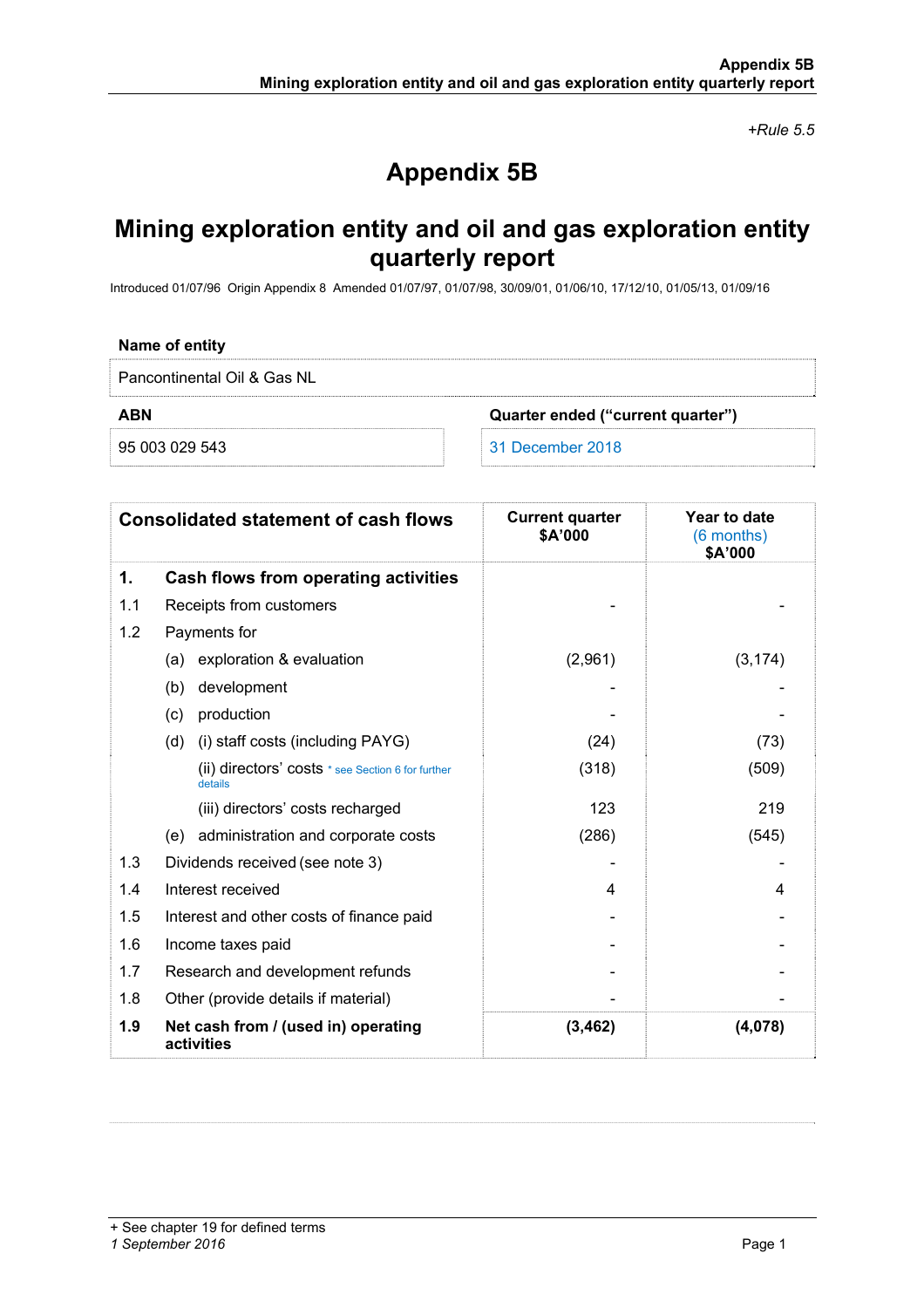| Appendix 5B                                                                   |  |
|-------------------------------------------------------------------------------|--|
| Mining exploration entity and oil and gas exploration entity quarterly report |  |

|     | <b>Consolidated statement of cash flows</b>                                                                                                                                     | <b>Current quarter</b><br>\$A'000 | Year to date<br>(6 months)<br>\$A'000 |
|-----|---------------------------------------------------------------------------------------------------------------------------------------------------------------------------------|-----------------------------------|---------------------------------------|
| 2.  | Cash flows from investing activities                                                                                                                                            |                                   |                                       |
| 2.1 | Payments to acquire:                                                                                                                                                            |                                   |                                       |
|     | property, plant and equipment<br>(a)                                                                                                                                            |                                   |                                       |
|     | tenements (see item 10)<br>(b)                                                                                                                                                  |                                   |                                       |
|     | investments<br>(c)                                                                                                                                                              |                                   |                                       |
|     | other non-current assets<br>(d)                                                                                                                                                 |                                   |                                       |
| 2.2 | Proceeds from the disposal of:                                                                                                                                                  |                                   |                                       |
|     | property, plant and equipment<br>(a)                                                                                                                                            |                                   |                                       |
|     | tenements (see item 10)<br>(b)                                                                                                                                                  |                                   |                                       |
|     | investments<br>(c)                                                                                                                                                              |                                   |                                       |
|     | other non-current assets<br>(d)                                                                                                                                                 |                                   |                                       |
| 2.3 | Cash flows from loans to other entities                                                                                                                                         |                                   |                                       |
| 2.4 | Dividends received (see note 3)                                                                                                                                                 |                                   |                                       |
| 2.5 | Other (provide details if material)<br>Africa Energy Corp. investment into Pancontinental Namibia<br>Pty Ltd \$7,650k<br>Subscription for shares in Raven Energy Limited \$160k | (160)                             | 7,490                                 |
| 2.6 | Net cash from / (used in) investing<br>activities                                                                                                                               | (160)                             | 7,490                                 |

| 3.   | Cash flows from financing activities                                           |     |
|------|--------------------------------------------------------------------------------|-----|
| 3.1  | Proceeds from issues of shares                                                 |     |
| 3.2  | Proceeds from issue of convertible notes                                       |     |
| 3.3  | Proceeds from exercise of share options                                        | 580 |
| 3.4  | Transaction costs related to issues of<br>shares, convertible notes or options |     |
| 3.5  | Proceeds from borrowings                                                       |     |
| 3.6  | Repayment of borrowings                                                        |     |
| 3.7  | Transaction costs related to loans and<br>borrowings                           |     |
| 3.8  | Dividends paid                                                                 |     |
| 3.9  | Other (provide details if material)                                            |     |
| 3.10 | Net cash from / (used in) financing<br>activities                              | 580 |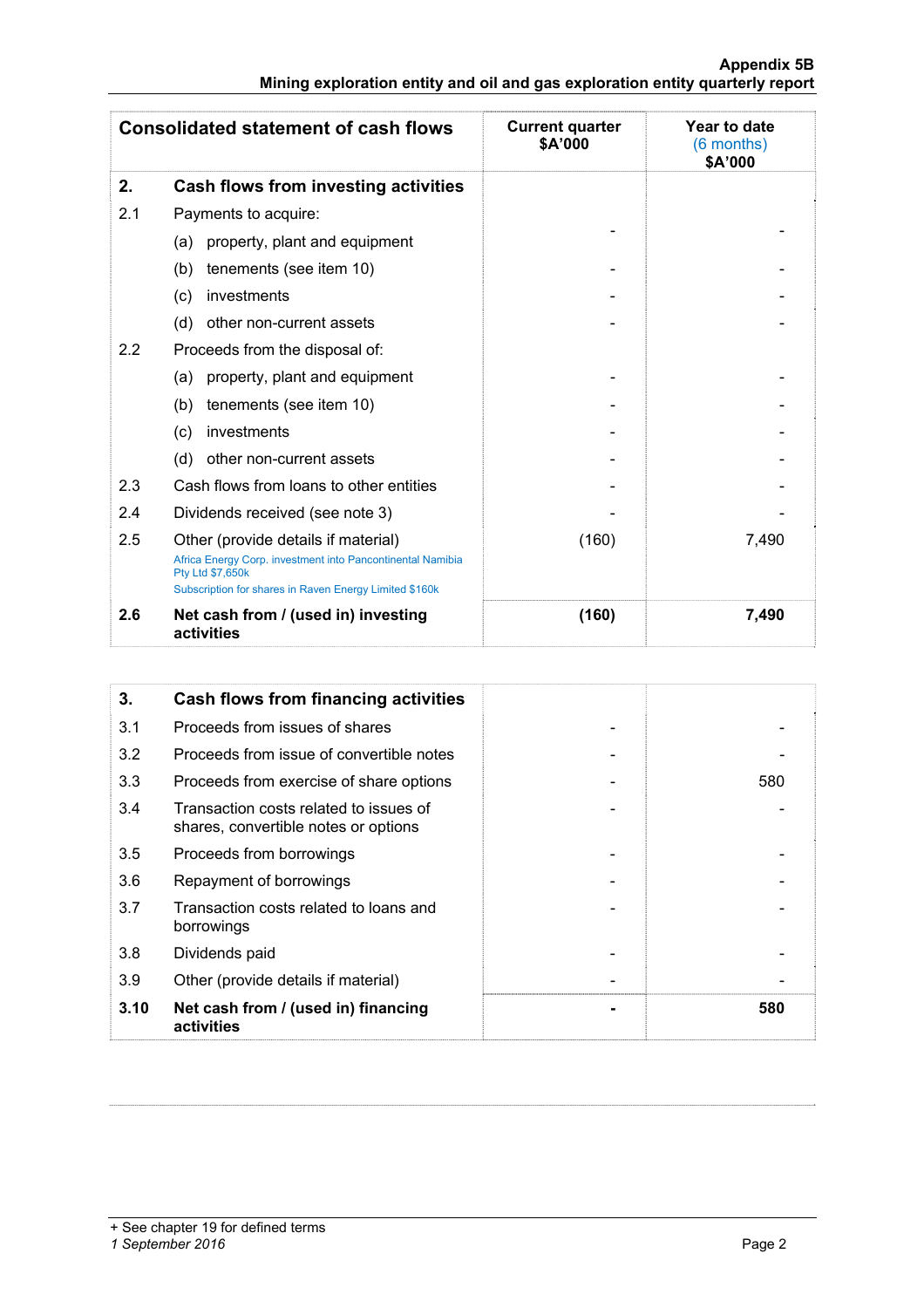| <b>Consolidated statement of cash flows</b> |                                                                          | <b>Current quarter</b><br>\$A'000 | Year to date<br>(6 months)<br>\$A'000 |
|---------------------------------------------|--------------------------------------------------------------------------|-----------------------------------|---------------------------------------|
| 4.                                          | Net increase / (decrease) in cash and<br>cash equivalents for the period |                                   |                                       |
| 4.1                                         | Cash and cash equivalents at beginning of<br>period                      | 8,360                             | 776                                   |
| 4.2                                         | Net cash from / (used in) operating<br>activities (item 1.9 above)       | (3, 462)                          | (4,078)                               |
| 4.3                                         | Net cash from / (used in) investing activities<br>(item 2.6 above)       | (160)                             | 7,490                                 |
| 4.4                                         | Net cash from / (used in) financing activities<br>item 3.10 above)       |                                   | 580                                   |
| 4.5                                         | Effect of movement in exchange rates on<br>cash held                     | 106                               | 76                                    |
| 4.6                                         | Cash and cash equivalents at end of period                               | 4,844                             | 4.844                                 |

| 5.  | <b>Reconciliation of cash and cash</b><br>equivalents<br>at the end of the quarter (as shown in the<br>consolidated statement of cash flows) to the<br>related items in the accounts | <b>Current quarter</b><br>\$A'000 | <b>Previous quarter</b><br>\$A'000 |
|-----|--------------------------------------------------------------------------------------------------------------------------------------------------------------------------------------|-----------------------------------|------------------------------------|
| 5.1 | <b>Bank balances</b>                                                                                                                                                                 | 4,794                             | 8.310                              |
| 5.2 | Call deposits                                                                                                                                                                        |                                   |                                    |
| 5.3 | <b>Bank overdrafts</b>                                                                                                                                                               |                                   |                                    |
| 5.4 | Other (security deposits)                                                                                                                                                            | 50                                | 50                                 |
| 5.5 | Cash and cash equivalents at end of<br>quarter (should equal item 4.6 above)                                                                                                         | 4.844                             | 8,360                              |

| Payments to directors of the entity and their associates | <b>Current quarter</b><br><b>\$A'000</b> |
|----------------------------------------------------------|------------------------------------------|
|                                                          |                                          |

| 6.1 | Aggregate amount of payments to these parties included in item 1.2 | 318. |
|-----|--------------------------------------------------------------------|------|
|     |                                                                    |      |

- 6.2 Aggregate amount of cash flow from loans to these parties included in item 2.3 -
- 6.3 Include below any explanation necessary to understand the transactions included in items 6.1 and 6.2

The Company utilised the services of Non-Executive Directors as necessary during the quarter.

| <b>Current quarter</b><br>\$A'000 |  |
|-----------------------------------|--|
| 318                               |  |
|                                   |  |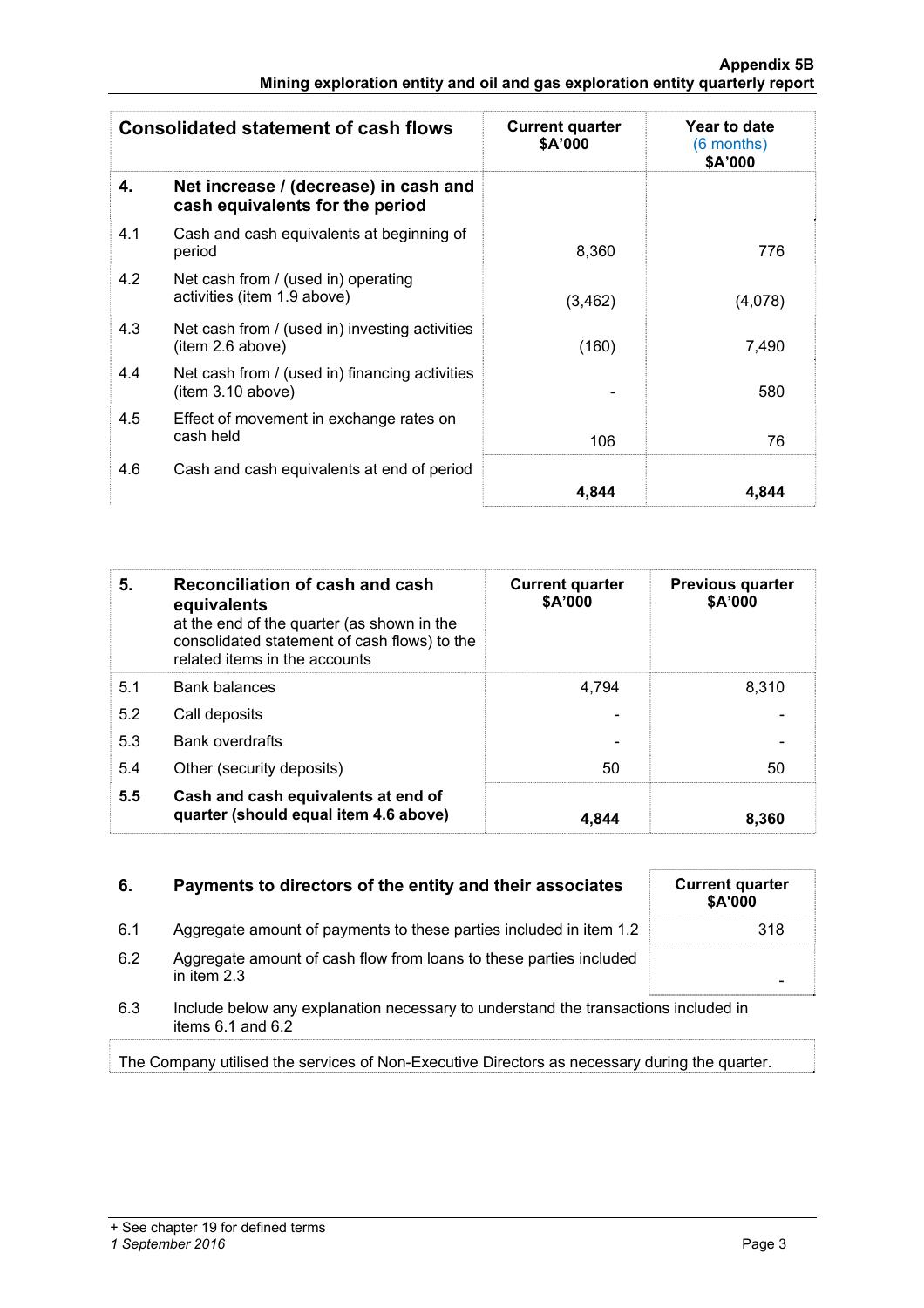|     | Payments to related entities of the entity and their<br>associates                | <b>Current quarter</b><br>\$A'000 |
|-----|-----------------------------------------------------------------------------------|-----------------------------------|
| 7.1 | Aggregate amount of payments to these parties included in item 1.2                |                                   |
| 7.2 | Aggregate amount of cash flow from loans to these parties included<br>in item 2.3 |                                   |
|     | .                                                                                 |                                   |

- 7.3 Include below any explanation necessary to understand the transactions included in items  $7.1$  and  $7.2$
- **8. Financing facilities available** *Add notes as necessary for an understanding of the position*
- 8.1 Loan facilities
- 8.2 Credit standby arrangements
- 8.3 Other (please specify) Convertible Notes

| Total facility amount Amount drawn at<br>at quarter end<br>\$A'000 | quarter end<br>\$A'000 |
|--------------------------------------------------------------------|------------------------|
|                                                                    |                        |
| 1,600                                                              | 1.600                  |
|                                                                    |                        |

8.4 Include below a description of each facility above, including the lender, interest rate and whether it is secured or unsecured. If any additional facilities have been entered into or are proposed to be entered into after quarter end, include details of those facilities as well.

Pancontinental raised A\$1.6 million via an issue of unlisted, unsecured convertible notes to sophisticated investors. The issue has a conversion price of A\$0.008 per share which represents a 33% premium to the 30-day VWAP (volume weighted average price) of A\$0.006, an interest rate of 10% and a maturity date 12 months from the date of issue, 27 March 2018.

| 9.  | Estimated cash outflows for next quarter                                     | \$A'000 |
|-----|------------------------------------------------------------------------------|---------|
| 9.1 | Exploration and evaluation                                                   | 447     |
| 9.2 | Development                                                                  |         |
| 9.3 | Production                                                                   |         |
| 9.4 | Staff costs (including PAYG)                                                 | 25      |
|     | Directors *refer to explanation Note 6.                                      | 279     |
| 9.5 | Administration and corporate costs                                           | 168     |
| 9.6 | Other (provide details if material)<br><b>Repayment of Convertible Notes</b> | 1,760   |
| 9.7 | <b>Total estimated cash outflows</b>                                         | 2.679   |